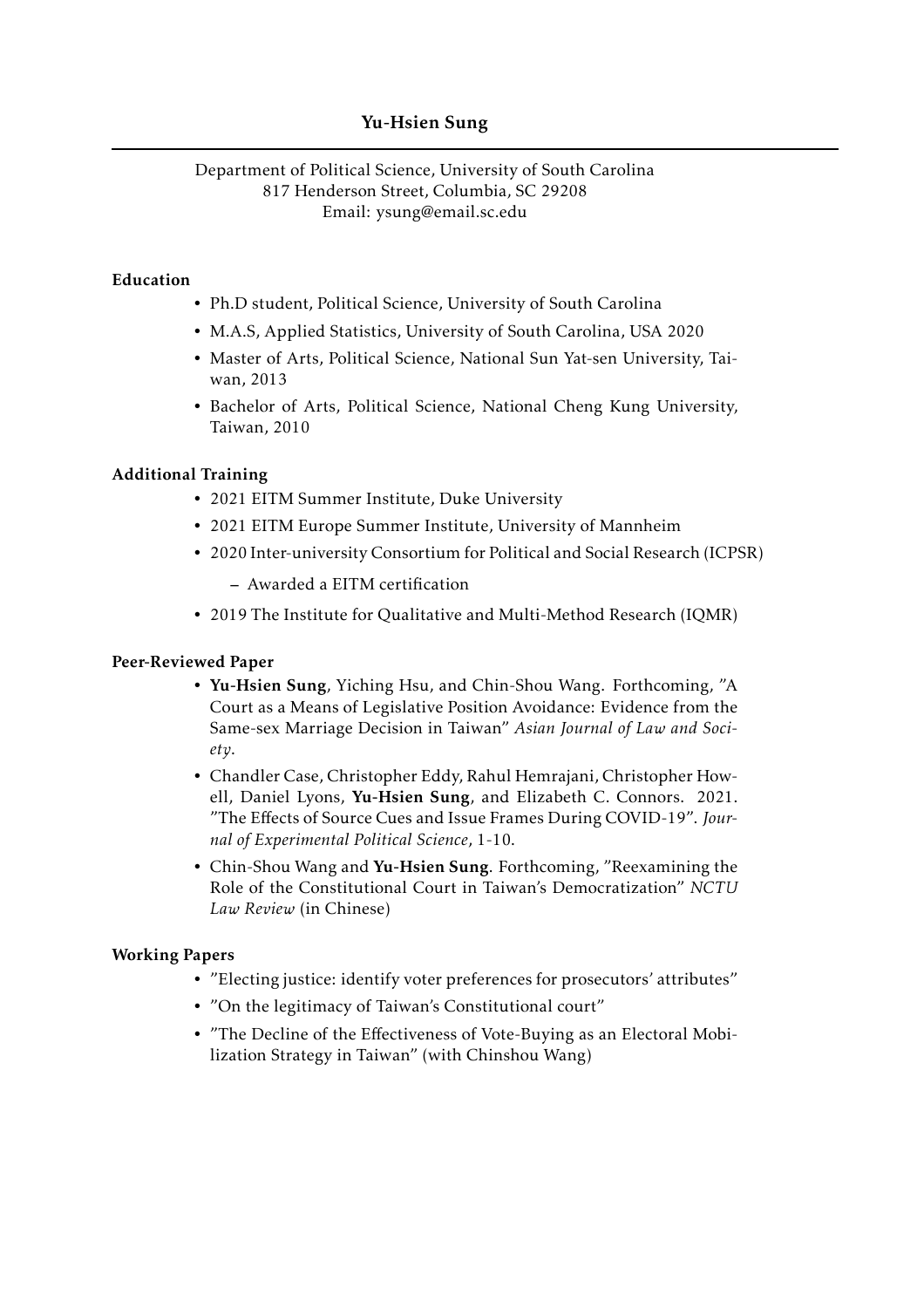## Fellowships and Honors

- 2021 John A. Garcia Scholarship, The Society for Political Methodology
- 2020 National Science Foundation, Doctoral Dissertation Research Improvement Grant
- 2020 The Warren E. Miller Fund in Electoral Politics, APSA
- 2020 EITM Certification Scholarships, ICPSR Summer Program
- 2020 SPARC Graduate Research Grant, University of South Carolina
- 2020 Academia Sinica Fellowships for Doctoral Candidates in the Humanities and Social Sciences
- 2019 Open-Pool Award, Institute for Qualitative and Multi-Method Research (IQMR)
- 2019 Small Research Grant, European Association of Taiwan Studies
- 2019 Travel Grant, European Association of Taiwan Studies
- 2019 Li-Ching Graduate Fellowship, Walker Institute, University of South Carolina
- 2018 Travel Grant, American Political Science Association (APSA)
- 2015-2017 Fulbright Graduate Study Grant, Institute of International Education, \$32,000
- 2016-2017 Thurmond-Atwater Fellowship in Political Science, University of South Carolina
- 2013 Best Master Thesis Award, Taiwanese Political Science Association
- 2012 and 2013 Travel Grant, National Science Council, Taiwan
- 2008 College Student Research Fellowship, National Science Council, Taiwan

#### Professional Presentations

- "*A Court as a Means of Legislative Position Avoidance: The Case of Interpretation No. 748 in Taiwan*," paper presented at the 2019 APSA conference, DC, USA, Aug 29- Sep 1 (with Chinshou Wang).
- "*On the legitimacy of Taiwan's Constitutional court*," paper presented at the 2019 IPSA conference, Prato, Italy, July 24-26.
- "*The Development of Constitutional Politics after Democratization: A Comparison of South Korea and Taiwan*," paper presented at the 2018 IPSA conference, Brisbane, Australia, July 21-25 (with Chinshou Wang).
- "*Reexamining the Role of the Constitutional Court in Taiwan's Democratization: Evidence from the J.Y. Interpretation No. 261*," paper presented at the 2018 APSA Conference, Boston, USA, Aug.30-Sep 2 (with Chinshou Wang).